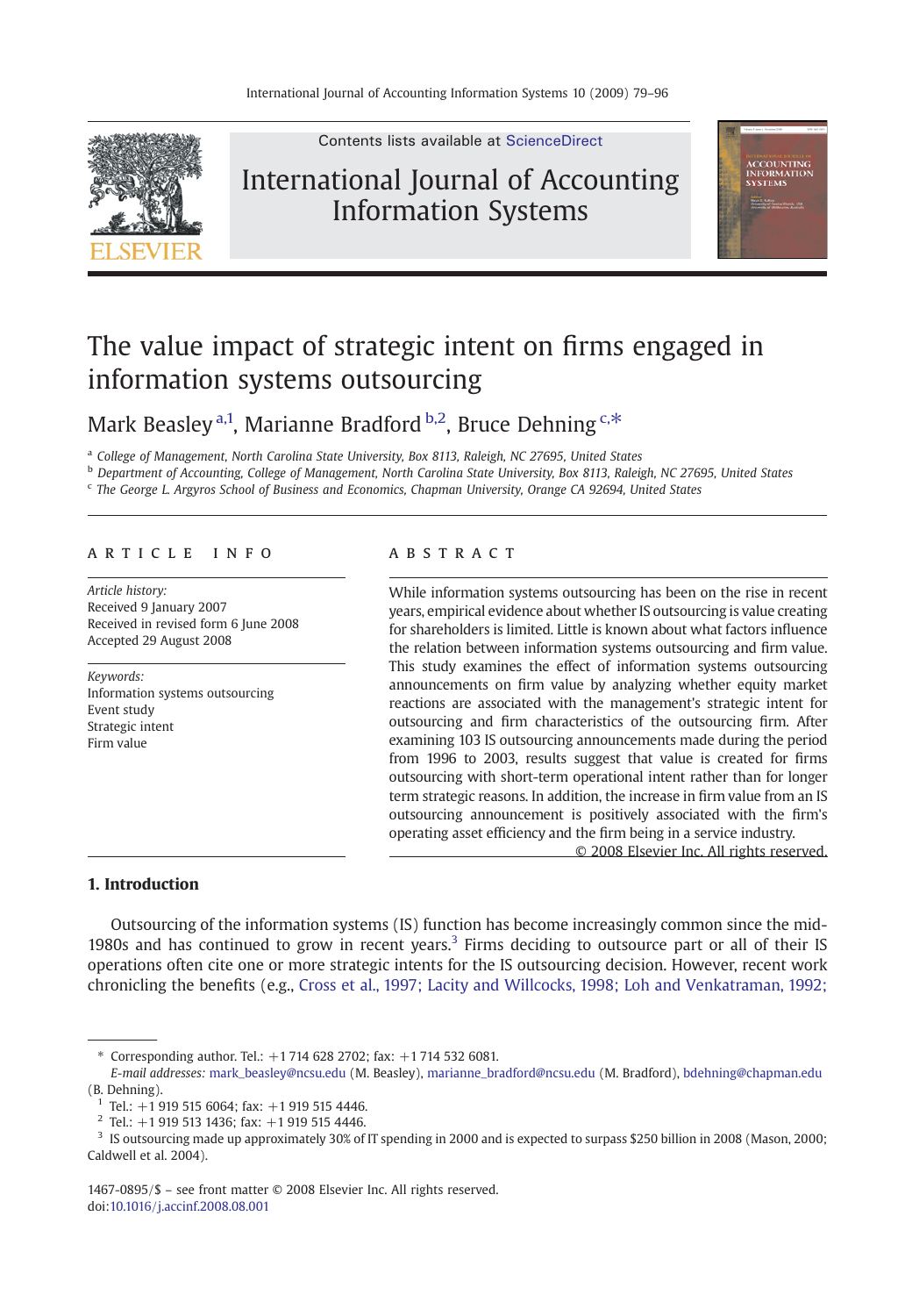[Smith et al., 1998](#page--1-0)) and risks involved in IS outsourcing [\(Aubert et al., 2004; Earl, 1996; Oh et al., 2006](#page--1-0)) suggest that there remains widespread uncertainty about the value-adding benefits of IS outsourcing.

Although conceptually the purported benefits such as cost reductions and improvements in system quality, access to expertise, organizational flexibility, and ability to focus on core competencies are appealing, they must be weighed against risks created by outsourcing arrangements such as vendor overopportunism, loss of control, increased governance costs, and technological inflexibility [\(Beasley et al.,](#page--1-0) [2004; Aubert et al., 1998\)](#page--1-0). Therefore, the decision to outsource IS with the ultimate goal of impacting firm value through increased profits is a strategic decision, which weighs various costs and benefits, made by the managers of a firm. However, limited empirical evidence exists about whether management's strategic intent regarding IS outsourcing actually achieves the intended goal of increasing firm value.

Because many of the benefits of IS outsourcing are both intangible and long-term oriented, but many of the risks such as loss of control due to asset specificity [\(Lonsdale, 2001\)](#page--1-0) and technological lock-in ([Aubert et al.,](#page--1-0) [2004](#page--1-0)) are near-term, there is a timing mismatch between risks and potential benefits. This study attempts to look at this mismatch by examining management's strategic intent for IS outsourcing in face of the known and unknown risks.

The event study methodology has been used frequently in recent years to explore the relationship between IT investments and firm performance (e.g., [Dewan and Ren, 2007; Ranganathan and Brown, 2006; Dehning et al.,](#page--1-0) [2003; Hunter, 2003; Chatterjee et al., 2002\)](#page--1-0). The event study methodology is particularly appropriate in the IS outsourcing context because of its ability to capture market participants' perceptions of the future tangible and intangible benefits of IS outsourcing in current stock prices changes around the announcement of the IS outsourcing arrangement. This study uses the event study methodology to examine whether management's strategic intent for IS outsourcing and certain firm-specific characteristics are associated with increases in the market value of the outsourcing firm upon announcement.

In this study we also examine a previously under-researched area: the relationship between firm characteristics and the value impact of IS outsourcing announcements. Previous research has found that mean positive abnormal returns resulting from IS outsourcing announcements are higher for smaller firms [\(Hayes](#page--1-0) [et al., 2000\)](#page--1-0) and firms in the services sector ([Oh et al., 2006; Hayes et al., 2000\)](#page--1-0). However, beyond firm size and industry, little is known about the impact of other characteristics of IS outsourcing firms and whether certain firm characteristics lead to a differential market response to IS outsourcing announcements.

Building on prior work and establishing a new metric, strategic intent, the specific research questions we pose include: Does management's disclosed strategic intent for IS outsourcing impact the market's perceived benefits of the outsourcing agreement? Do firm characteristics impact the market's perceived benefits of the outsourcing agreement? Is there an interactive effect between management's intent and firm characteristics that impacts the market's perceived benefits of the outsourcing agreement?

This study extends previous research in this field in three ways: establishing a new metric for measuring management's strategic intent for IS outsourcing, examining management's overall strategic intent for IS outsourcing and the impact that has on the market reaction to IS outsourcing decisions, and testing whether firm specific characteristics affect the perceived value from IS outsourcing and whether these characteristics interact with the strategic intent in deriving benefits from IS outsourcing.

Although IS outsourcing announcements often include public disclosures of management's strategic intent, limited evidence exists as to whether the market reacts differently to these various public statements. [Oh et al. \(2006\)](#page--1-0) find some initial evidence that a firm's stated intent of cost reduction through IS outsourcing is positively associated with market reactions to outsourcing announcements, suggesting that shareholders value public assertions of IS outsourcing motivated by cost savings opportunities. Beyond cost savings assertions, an empirical examination of the impact of other strategic intents is lacking. Thus, we extend previous research by examining management's overall strategic intent for IS outsourcing and the impact that has on the market reaction to IS outsourcing decisions.

Based on a sample of 103 IS outsourcing announcements during 1996–2003, the findings show that two-day cumulative abnormal returns (CARs) decrease as management's strategic intent for IS outsourcing changes from short-term operational benefits to mid-term tactical benefits to long-term strategic reasons. This suggests that shareholders value short-term operational benefits such as cost-savings associated with IS outsourcing, perhaps because the performance of such contracts can be more easily measured and monitored relative to other intents [\(Oh et al., 2006](#page--1-0)), or they do not believe that other managerial intents for outsourcing that are less likely to be realized in the short-term are credible.